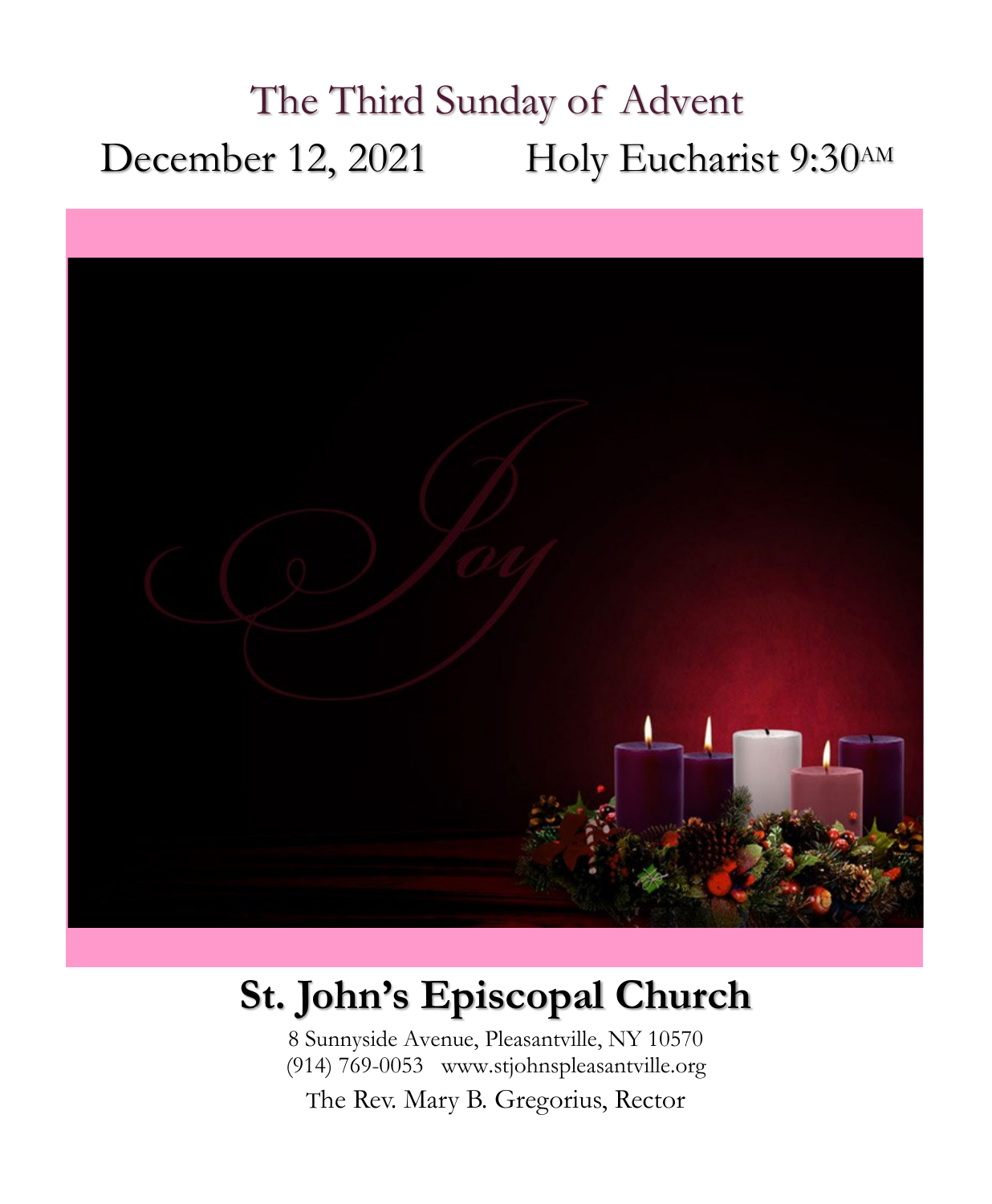#### AN INVITATION TO THIS SERVICE

This service is taken from the *1979 Book of Common Prayer*. **Words printed in bold are spoken by the congregation**. All are welcome at Christ's table. We welcome baptized Christians of any tradition to share in the bread and wine. If you have not yet been baptized, or would prefer to receive a blessing from the Priest, indicate this by crossing your arms over your heart.

#### **THE HOLY EUCHARIST RITE II**

#### **PRELUDE**

# **THE WORD OF GOD**

*Please stand as you are able and join in singing:!*

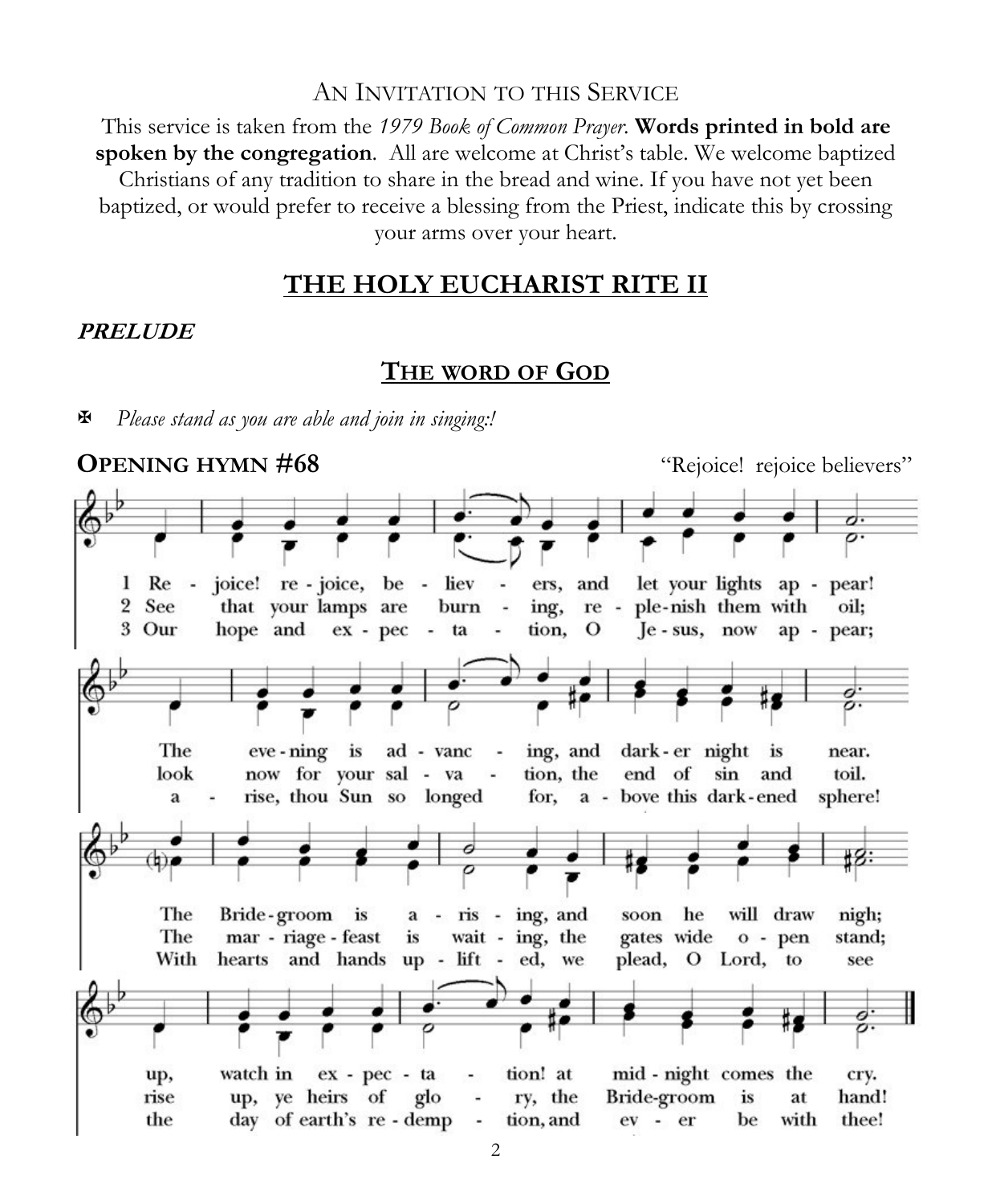# ANTHEM (LUCERNARIUM) AT THE CANDLE LIGHTING

| Celebrant: | You, O Lord, are my lamp; my God you make my darkness bright.  |  |  |
|------------|----------------------------------------------------------------|--|--|
| People:    | You, O Lord, are my lamp; my God you make my darkness bright.  |  |  |
| Celebrant. | You have been my helper:                                       |  |  |
| People:    | My God, you make my darkness bright.                           |  |  |
| Celebrant: | Glory to the Father, and to the Son, and to the Holy Spirit.   |  |  |
| People:    | You, O Lord, are my lamp; my God, you make my darkness bright. |  |  |
| Celebrant: | Let my prayer be set forth, O Lord:                            |  |  |
| People:    | As incense in your sight.                                      |  |  |
| Celebrant: | Come and save us, O Lord God of Hosts                          |  |  |
| People:    | Come and save us, O Lord God of Hosts                          |  |  |
| Celebrant. | Show the light of your countenance, and we shall be saved:     |  |  |
| People:    | <b>O</b> Lord God of Hosts                                     |  |  |
| Celebrant. | Glory to the Father, and to the Son and to the Holy Spirit     |  |  |
| People:    | Come and save us, Or Lord God of Hosts                         |  |  |
| Celebrant: | Show us your mercy, O Lord:                                    |  |  |
| People:    | And grant us your salvation.                                   |  |  |



**KYRIE** *missa de Sancta Magdalena,* Healey Willan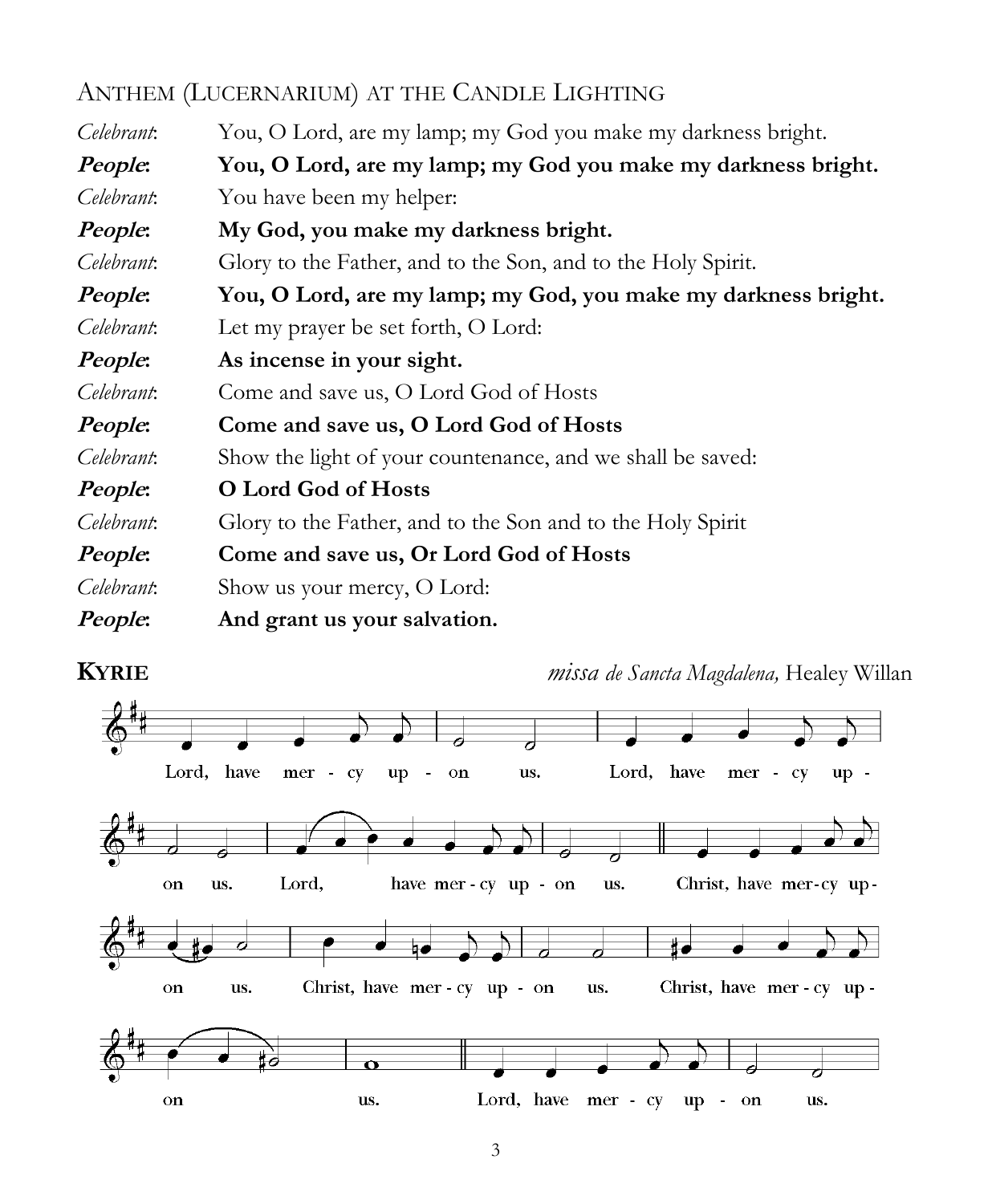

COLLECT OF THE DAY

*Celebrant*: The Lord be with you.

**People: And also with you.**

*Celebrant*: Let us pray.

**Stir up your power, O Lord, and with great might come among us; and, because we are sorely hindered by our sins, let your bountiful grace and mercy speedily help and deliver us; through Jesus Christ our Lord, to whom, with you and the Holy Spirit, be honor and glory, now and for ever. Amen.** 

*Please be seated for The Lessons.*

# A READING FROM THE HEBREW TESTAMENT Zephaniah 3:14-20 *Read by: Elaina Vietz*

Sing aloud, O daughter Zion; shout, O Israel! Rejoice and exult with all your heart, O daughter Jerusalem! The Lord has taken away the judgments against you, he has turned away your enemies. The king of Israel, the Lord, is in your midst; you shall fear disaster no more. On that day it shall be said to Jerusalem: Do not fear, O Zion; do not let your hands grow weak. The Lord, your God, is in your midst, a warrior who gives victory; he will rejoice over you with gladness, he will renew you in his love; he will exult over you with loud singing as on a day of festival. I will remove disaster from you, so that you will not bear reproach for it. I will deal with all your oppressors at that time. And I will save the lame and gather the outcast, and I will change their shame into praise and renown in all the earth. At that time I will bring you home, at the time when I gather you; for I will make you renowned and praised among all the peoples of the earth, when I restore your fortunes before your eyes, says the Lord.

Reader: Hear what the Spirit is saying to God's people.

**People: Thanks be to God.**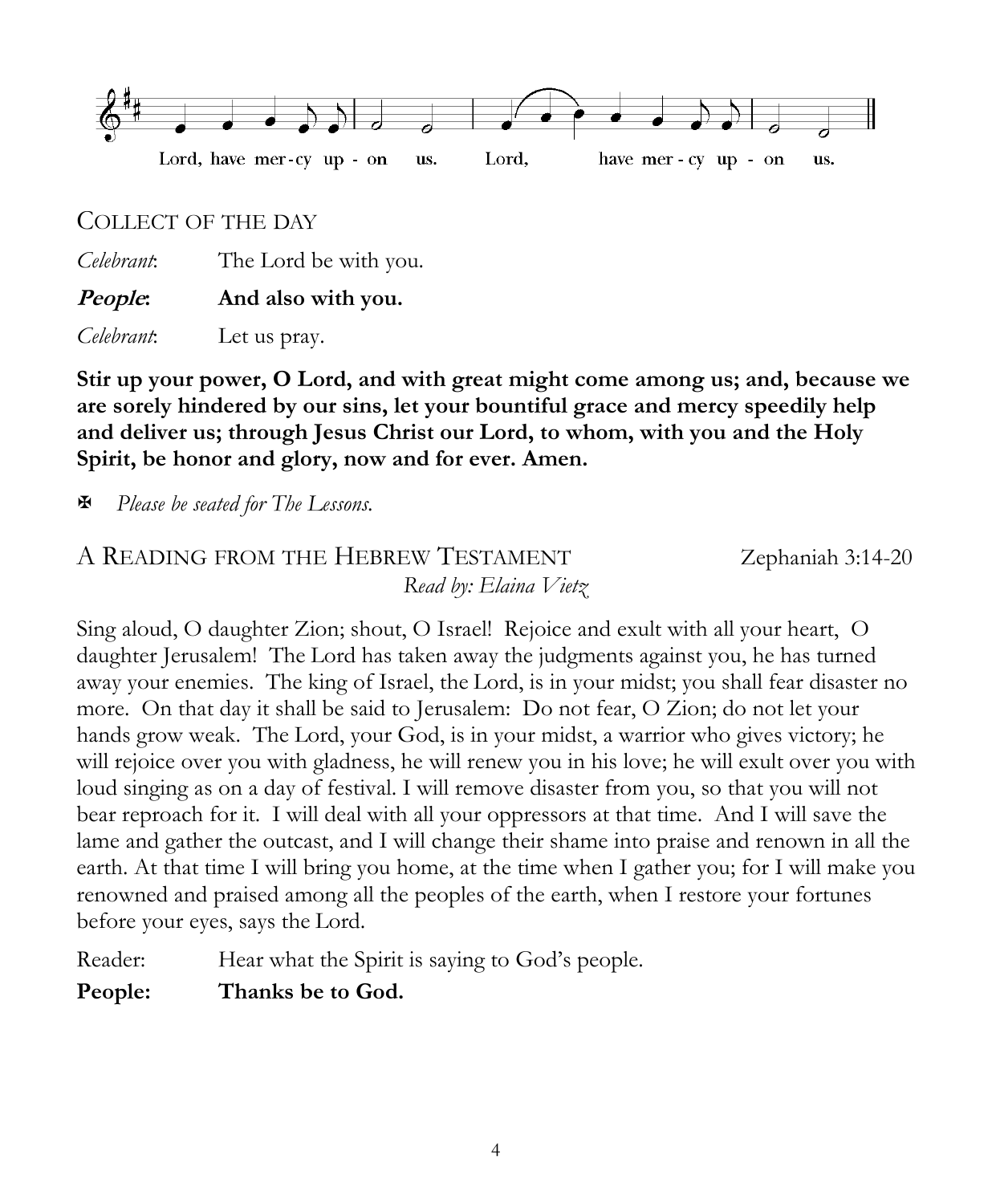# CANTICLE 9 THE FIRST SONG OF ISAIAH *Led by: Elaina Vietz*

**Surely, it is God who saves me; \* I will trust in him and not be afraid. For the Lord is my stronghold and my sure defense, \* and he will be my Savior. Therefore you shall draw water with rejoicing \* from the springs of salvation. And on that day you shall say, \* Give thanks to the Lord and call upon his Name; Make his deeds known among the peoples; \* see that they remember that his Name is exalted. Sing the praises of the Lord, for he has done great things, \* and this is known in all the world. Cry aloud, inhabitants of Zion, ring out your joy, \* for the great one in the midst of you is the Holy One of Israel.**

**Glory to the Father, and to the Son, and to the Holy Spirit: \* as it was in the beginning, is now, and will be for ever. Amen.**

A READING FROM THE EPISTLE TO THE PHILIPPIANS : 4:4-7 *Read by: Elaina Vietz*

Rejoice in the Lord always; again I will say, Rejoice. Let your gentleness be known to everyone. The Lord is near. Do not worry about anything, but in everything by prayer and supplication with thanksgiving let your requests be made known to God. And the peace of God, which surpasses all understanding, will guard your hearts and your minds in Christ Jesus.

Reader: Hear what the Spirit is saying to God's people.

**People: Thanks be to God.**

*Please stand as you are able and join in singing:*

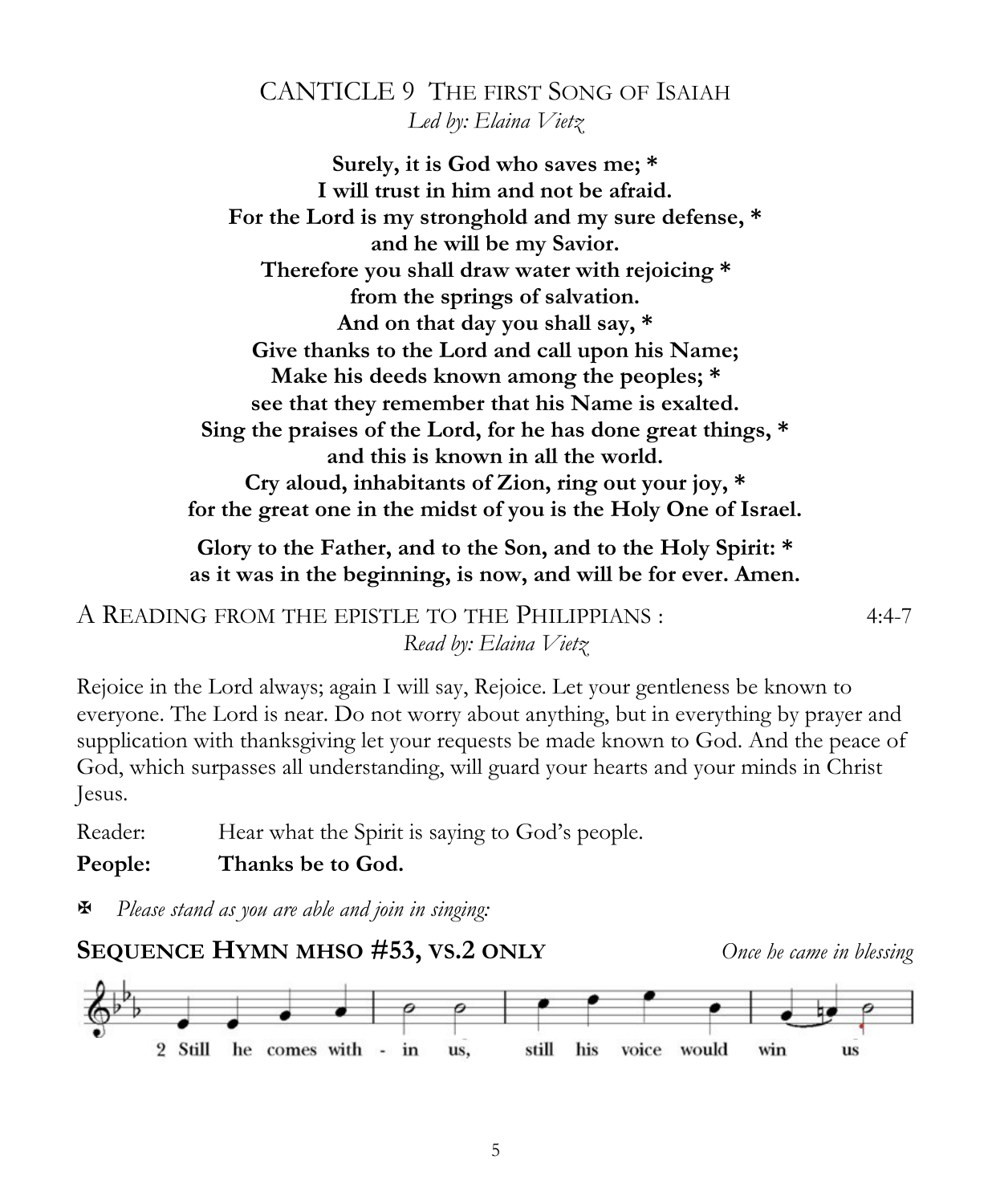

THE HOLY GOSPEL THE HOLY COSPEL

Deacon: The Holy Gospel of our Lord Jesus Christ according to Luke.

# **People: Glory to you Lord Christ.**

John said to the crowds that came out to be baptized by him, "You brood of vipers! Who warned you to flee from the wrath to come? Bear fruits worthy of repentance. Do not begin to say to yourselves, 'We have Abraham as our ancestor'; for I tell you, God is able from these stones to raise up children to Abraham. Even now the ax is lying at the root of the trees; every tree therefore that does not bear good fruit is cut down and thrown into the fire."

And the crowds asked him, "What then should we do?" In reply he said to them, "Whoever has two coats must share with anyone who has none; and whoever has food must do likewise." Even tax collectors came to be baptized, and they asked him, "Teacher, what should we do?" He said to them, "Collect no more than the amount prescribed for you." Soldiers also asked him, "And we, what should we do?" He said to them, "Do not extort money from anyone by threats or false accusation, and be satisfied with your wages."

As the people were filled with expectation, and all were questioning in their hearts concerning John, whether he might be the Messiah, John answered all of them by saying, "I baptize you with water; but one who is more powerful than I is coming; I am not worthy to untie the thong of his sandals. He will baptize you with the Holy Spirit and fire. His winnowing fork is in his hand, to clear his threshing floor and to gather the wheat into his granary; but the chaff he will burn with unquenchable fire."

So, with many other exhortations, he proclaimed the good news to the people.,

Deacon: The Gospel of our Lord.

# **People: Praise to you Lord Christ.**

*Please be seated for:*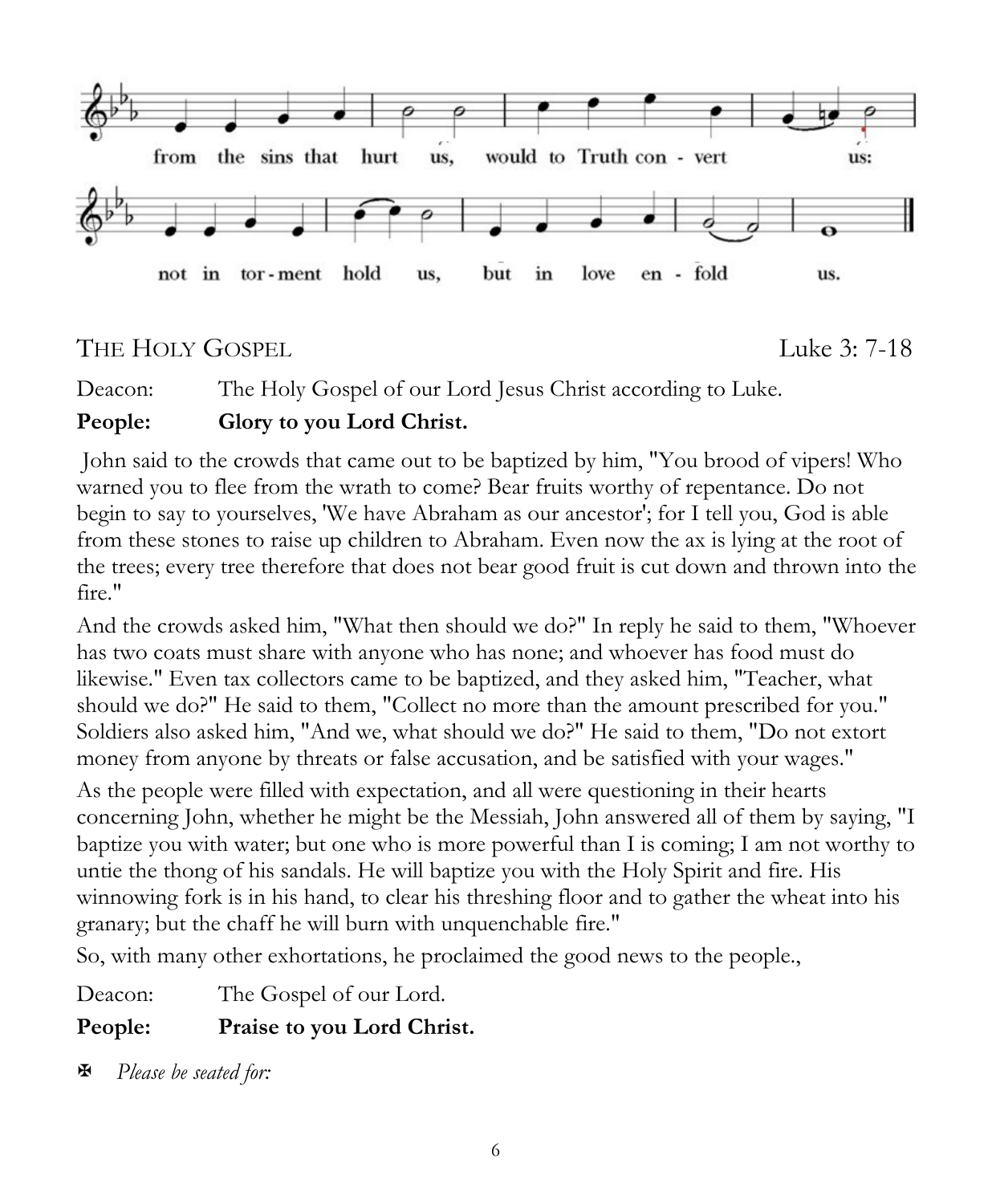*Please stand as you are able and say:*

#### THE NICENE CREED

**We believe in one God, the Father, the Almighty, maker of heaven and earth, of all that is, seen and unseen. We believe in one Lord, Jesus Christ, the only Son of God, eternally begotten of the Father, God from God, Light from Light, true God from true God, begotten, not made, of one Being with the Father. Through him all things were made. For us and for our salvation he came down from heaven: by the power of the Holy Spirit he became incarnate from the Virgin Mary, and was made man. For our sake he was crucified under Pontius Pilate; he suffered death and was buried. On the third day he rose again in accordance with the Scriptures; he ascended into heaven and is seated at the right hand of the Father He will come again in glory to judge the living and the dead, and his kingdom will have no end. We believe in the Holy Spirit, the Lord, the giver of life, who proceeds from the Father and the Son. With the Father and the Son he is worshiped and glorified. He has spoken through the Prophets. We believe in one holy catholic and apostolic Church. We acknowledge one baptism for the forgiveness of sins. We look for the resurrection of the dead, and the life of the world to come. Amen.**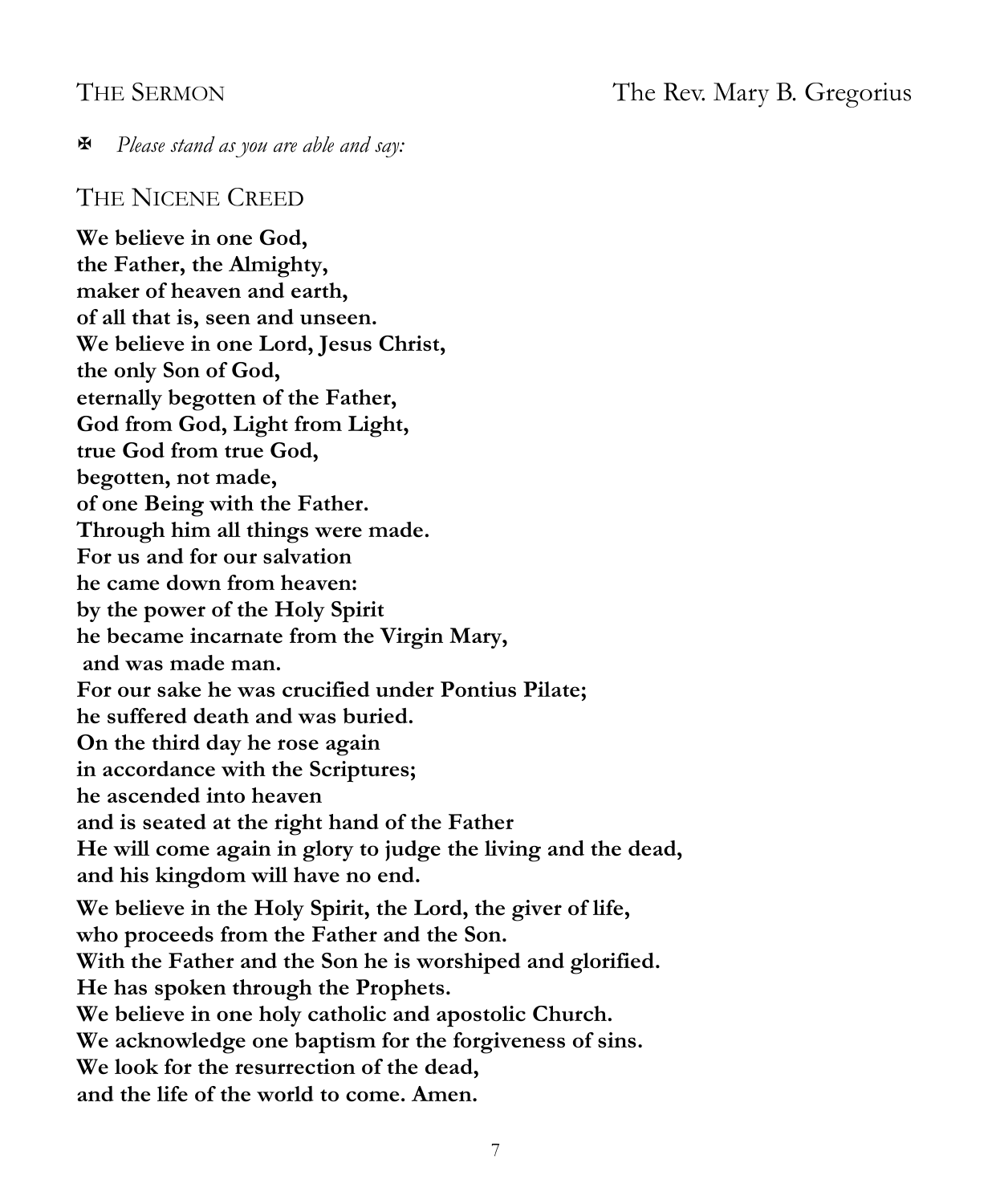# THE PRAYERS OF THE PEOPLE (FORM IV)

Let us pray for the Church and for the world

Grant, Almighty God, that all who confess your Name may be united in your truth, live together in your love, and reveal your glory in the world.

#### *Silence*

Lord, in your mercy

# **Hear our prayer.**

Guide the people of this land, and of all the nations, in the ways of justice and peace; that we may honor one another and serve the common good.

*Silence*

Lord, in your mercy

# **Hear our prayer**.

Give us all a reverence for the earth as your own creation, that we may use its resources rightly in the service of others and to your honor and glory.

*Silence*

Lord, in your mercy

# **Hear our prayer.**

Bless all whose lives are closely linked with ours, and grant that we may serve Christ in them, and love one another as he loves us. We pray for **Edwin Sanchez and the students at El Hogar School, and the American Friends of the Episcopal Diocese of Jerusalem.** We offer prayers of thanksgiving for all those who celebrate birthdays this week

*Silence*

Lord, in your mercy

# **Hear our prayer.**

Comfort and heal all those who suffer in body, mind, or spirit; give them courage and hope in their troubles, and bring them the joy of your salvation. We pray for those who are in the hospital or home recuperating, especially: **Frederic**, **Peter**, **Bob** Gowen, **Yumi, Ronald**  Garvey, **Ed** Meddaugh, **Max, Anne, Cathy, Barbara, Howard** Flemming, **Hudson**  Beauregard; **Ellie** Ruvo, **Joyce** Makimi, **Rosemary** Recine, **Robert** Lynch, Sharon, and **Angela** Carrozzo.

We pray for those who are homebound: **Esmerilda** Hastings, **Margaret** Vaccaro, **Lee**  Williams, **Dorothy** Dushin, **Roberta** Darrigrand; **Jim, Marge, Joe** Smith, **Carolyn** Damiano, **Deanna** Ammirato, and **Bill & Dorothy** D'Amato.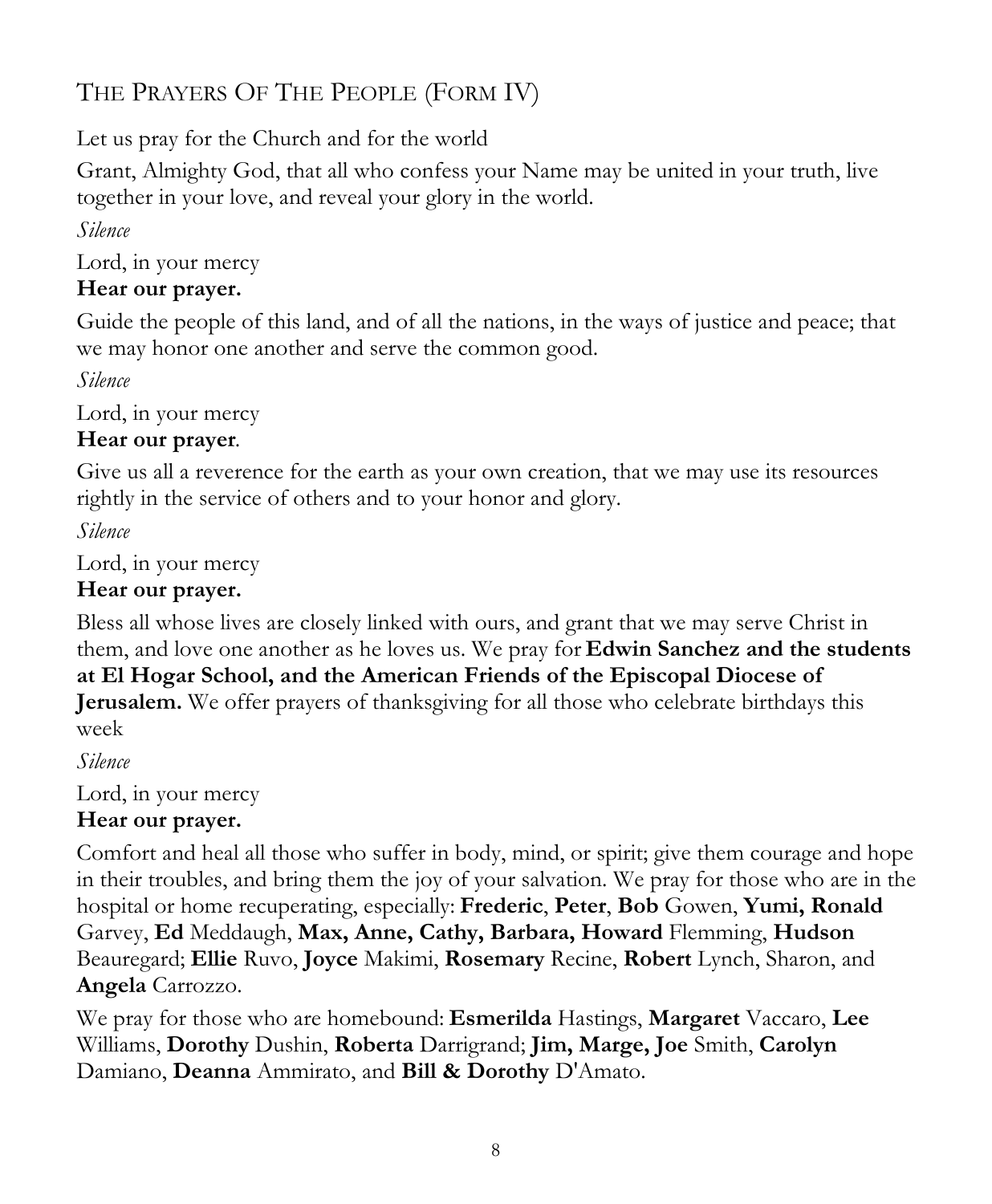We pray for those for whom our prayers are asked, especially: **Hank** Kennedy **Liz & Jeff**  Daniele, **Andrew** Tom**, Rebecca, Vince** Servio, **Sarah** Paruolo, **Annaliese** Haag, **Gerald, Marilyn** Griffin, **Joyce, Paul** Ruvo, **Helene, Jason, Joe** Smith**, Peter, Hannelore, Marina** Brandt**, Linda** Hill, **Carol** White, **Steven** Schubert, **Paul** Seltzer, **Jeff** and **The Rt. Rev Andrew St. John** 

*Silence*

Lord, in your mercy

#### **Hear our prayer.**

We commend to your mercy all who have died, that your will for them may be fulfilled; and we pray that we may share with all your saints in your eternal kingdom. We pray for those who have died, especially John Williams and the over 790,000 in this country who have died from COVID-19

*Silence*

Lord, in your mercy

# **Hear our prayer.**

#### **Silence**

*Officiant:* Almighty and eternal God, ruler of all things in heaven and earth: Mercifully accept the prayers of your people, and strengthen us to do your will; through Jesus Christ our Lord. *Amen.*

## CONFESSION OF SIN

*Deacon:* Let us confess our sins against God and our neighbor.

*Silence*

- *All:* God of all mercy, we confess that we have sinned against you, opposing your will in our lives. We have denied your goodness in each other, in ourselves, and in the world you have created. We repent of the evil that enslaves us, the evil we have done, and the evil done on our behalf. Forgive, restore, and strengthen us through our Savior Jesus Christ, that we may abide in your love and serve only your will. *Amen.*
- *Officiant:* Almighty God have mercy on you, forgive you all your sins through our Lord Jesus Christ, strengthen you in all goodness, and by the power of the Holy Spirit keep you in eternal life. **Amen**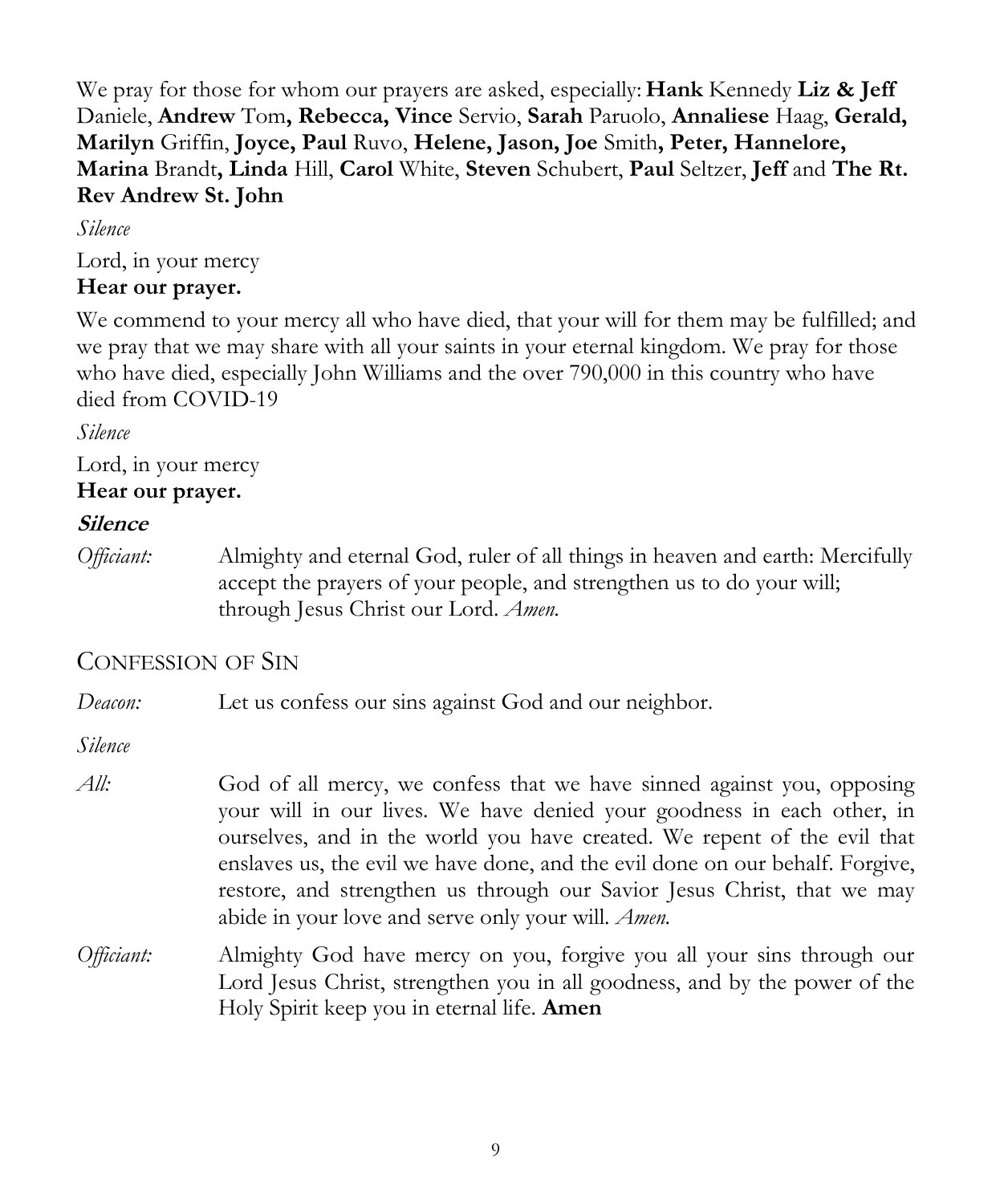*Please greet one another with:*

THE PEACE

Celebrant: The peace of the Lord be always with you. **People: And also with you**

**THE ANNOUNCEMENTS Storyteller this week Mother Mary Gregorius+ telling the story of Angel Gabriel Visits Mary**



# **STEWARDSHIP:**

One of the most important efforts we make as a congregation to be good stewards in our care for one another is participating in the big celebrations of the Church year. Especially those times when company comes.

For example, Christmas Eve! If you have not yet signed up for your role in the Pageant, or you would like to take on the fun task of filming the Pageant, or decorating the church with beautiful poinsettias, or your part in the Service or on the Altar, please do so today!

The Pageant list is available through a sign-up Genies previously emailed to you. We also need ushers, acolytes, Lectors and Chalice Bearers for both Services. Thank you in advance!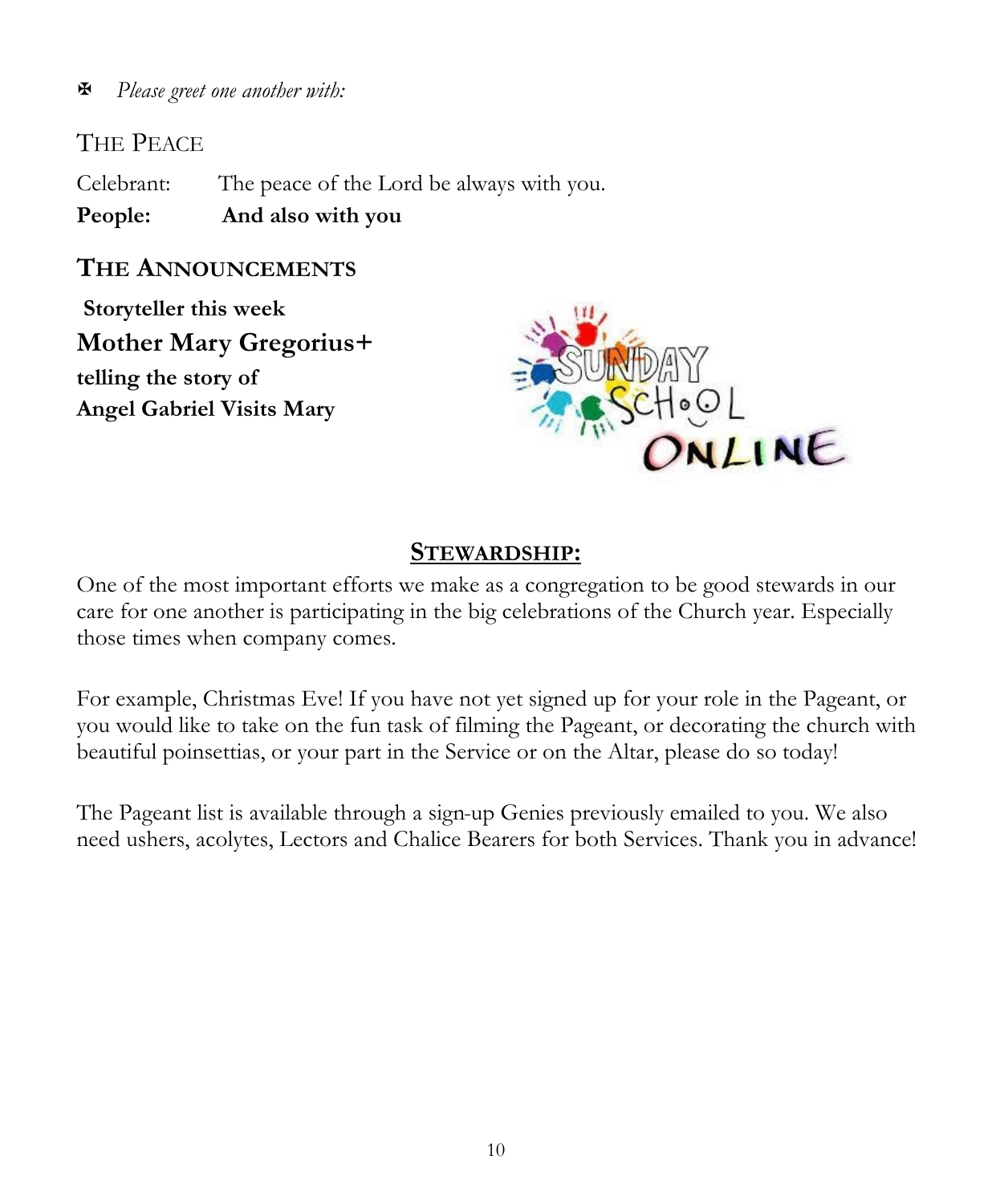# **THE HOLY COMMUNION**

# **THE OFFERTORY SENTENCE**

Celebrant: Walk in love, as Christ loved us and gave himself for us; an offering and a sacrifice to God.

*Please join in singing:*

#### **OFFERTORY HYMN #61** "Sleepers awake!"

"Sleep - ers, wake!" the shout of ram-part 1  $\bf{A}$ voice a - stounds us,  $\overline{2}$  $\mathbb{Z}$ i - on the watch - men sing her heart with joy - ful hears ing; 3 Lamb of God, the heavens a - dore let saints and an - gels you;  $\overline{\bullet}$ guards sur-rounds "A - wake, Je - ru - sa - lem, a - rise!" us: hope she wakes and hur - ries through the night. is spring ing, be - fore harps and cym-bals swell the sound. sing you,  $\bf{as}$ Mid - night's peace their cry has **bro** ken. their ur - gent sum-mons  $\sim$ comes, her Bride-groom glo strength of grace, in Forth he rious  $\mathbf{in}$ Twelve great pearls, the  $\dot{c}$  -  $\dot{v}$ 's tals: through them we stream to por  $\blacksquare$ ठ clear - ly "The time has  $\overline{O}$ maid - ens wise! spo - ken: come. star truth vic - to - rious: her is risen. her light grows bright. join the im-mor - tals with your throne sur - round. as we joy ⋥ ◢ **Rise** give us light; the Bride - groom is up, and in. sight. Now come. wor - thy Lord, God's Son, In - car - nate Word, most N<sub>o</sub> eye has known the sight,  $\mathbf{n}$ o ear heard such de - light: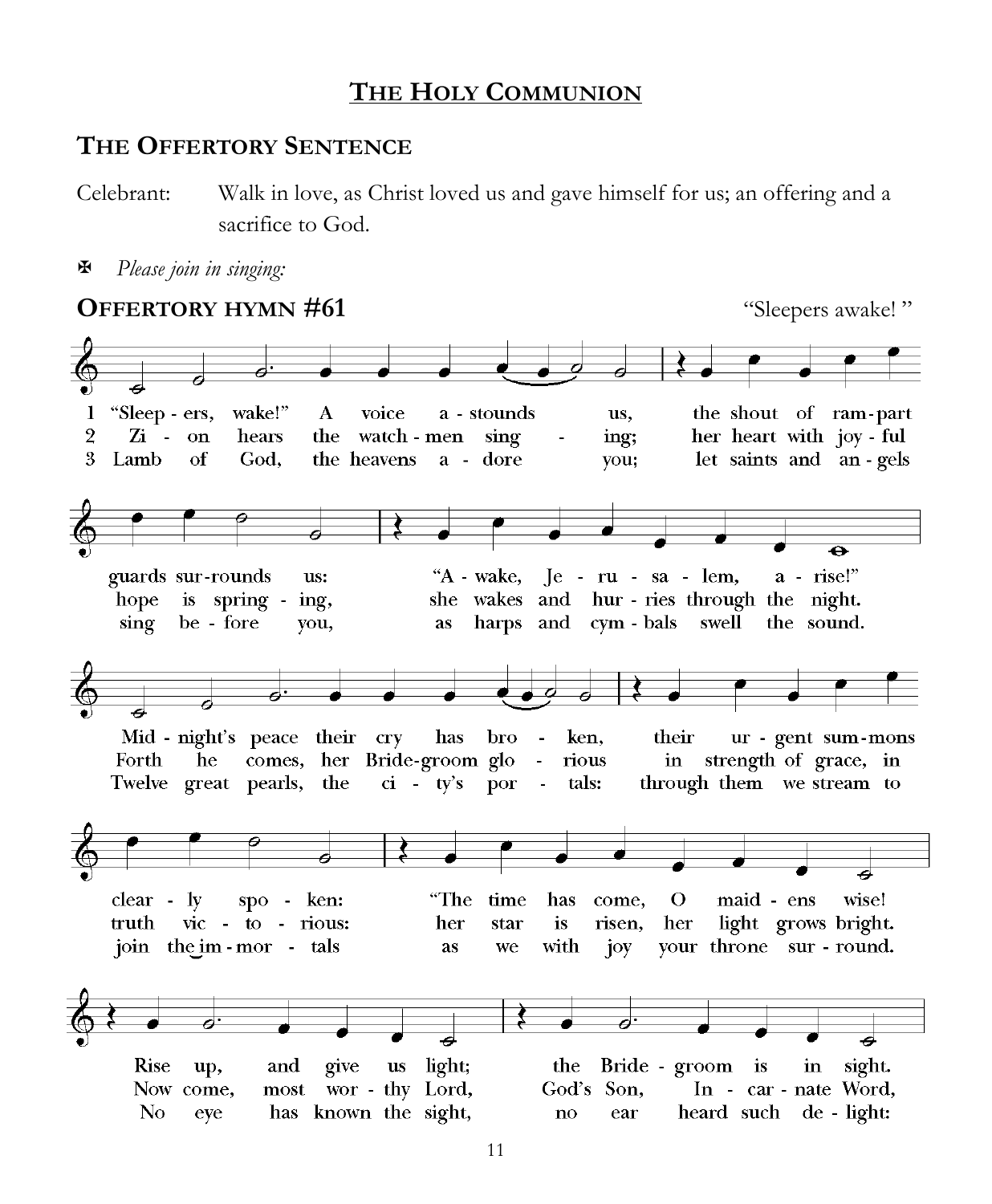

Words: Philipp Nicolai (1556-1608); tr. Carl P. Daw, Jr. (b. 1944) Copyright ©1982, Carl P. Daw, Jr. All rights reserved. Used with permission. Music: Wachet auf, melody Hans Sachs (1494-1576); adapt Philipp Nicolai (1556-1608); harm. Jakob Praetorius (1586-1651)

# **DOXOLOGY** *Old Hundredth*

## **Praise God, from whom all blessings flow. Praise God, all creatures here below. Praise God above, you heavenly host: Praise Father, Son, and Holy Ghost.**

EUCHARISTIC PRAYER B *In this prayer, the lines in bold are spoken by the People*

The Lord be with you. **And also with you.**

Lift up your hearts. **We lift them to the Lord.**

Let us give thanks to the Lord our God. **It is right to give God thanks and praise.**

It is right, and a good and joyful thing, always and everywhere to give thanks to you, Father Almighty, Creator of heaven and earth.

*Priest inserts Proper Preface*

Therefore we praise you, joining our voices with Angels and Archangels and with all the company of heaven, who for ever sing this hymn to proclaim the glory of your Name: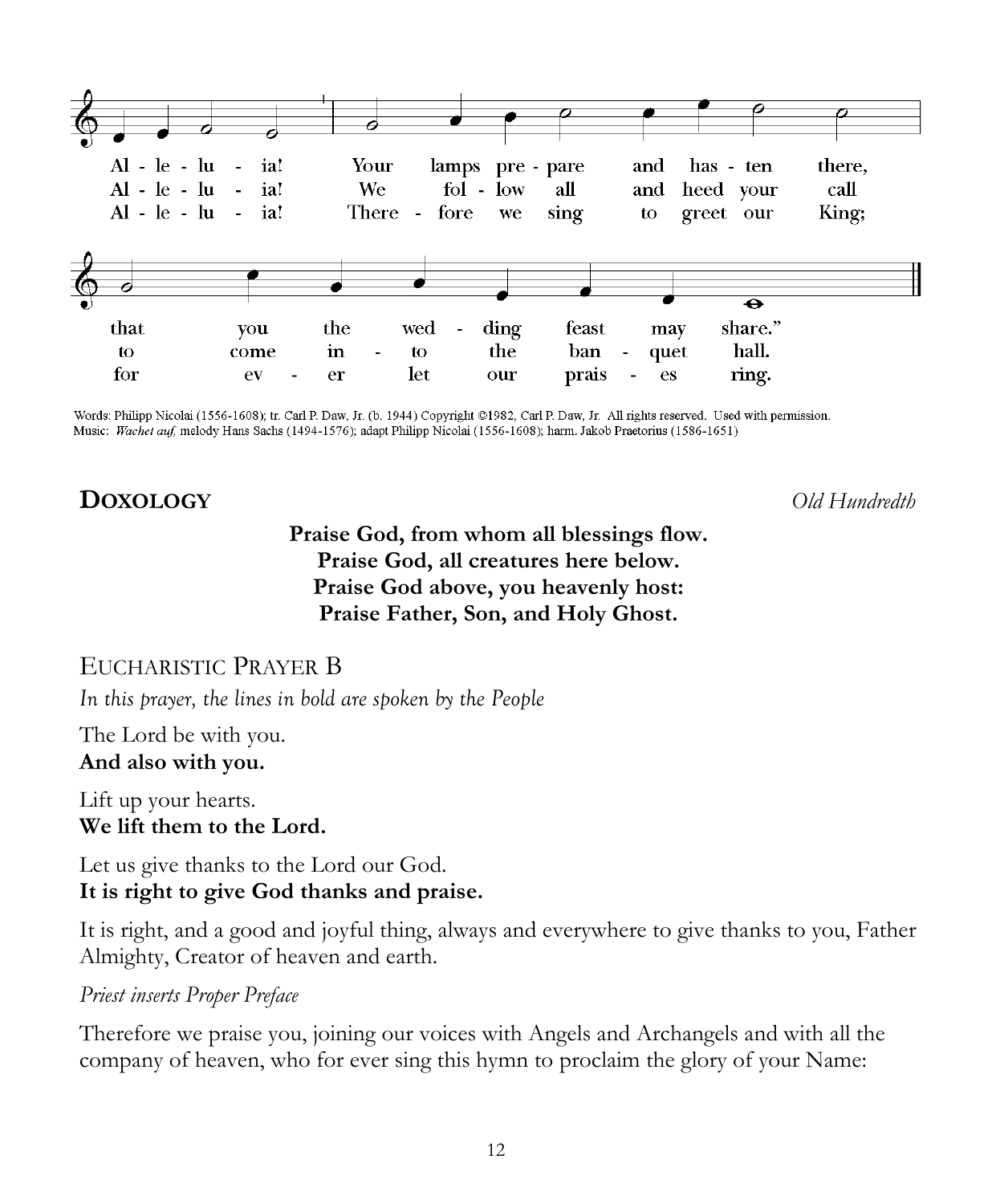#### *Celebrant and People*

**Holy, Holy, Holy Lord, God of power and might, heaven and earth are full of your glory.**

 **Hosanna in the highest.**

**Blessed is he who comes in the name of the Lord. Hosanna in the highest.**

#### *Celebrant Continues*

We give thanks to you, O God, for the goodness and love which you have made known to us in creation; in the calling of Israel to be your people; in your Word spoken through the prophets; and above all in the Word made flesh, Jesus, your Son. For in these last days you sent him to be incarnate from the Virgin Mary, to be the Savior and Redeemer of the world. In him, you have delivered us from evil, and made us worthy to stand before you.. In him, you have brought us out of error into truth, out of sin into righteousness, out of death into life

On the night before he died for us, our Lord Jesus Christ took bread; and when he had given thanks to you, he broke it, and gave it to his disciples, and said, "Take, eat: This is my Body, which is given for you. Do this for the remembrance of me."

After supper he took the cup of wine; and when he had given thanks, he gave it to them, and said, "Drink this, all of you: This is my Blood of the new Covenant, which is shed for you and for many for the forgiveness of sins. Whenever you drink it, do this for the remembrance of me."

Therefore, according to his command, O Father,

#### *Celebrant and People*

**We remember his death, We proclaim his resurrection, We await his coming in glory again.** 

#### *Celebrant Continues*

And we offer our sacrifice of praise and thanksgiving to you, O Lord of all; presenting to you, from your creation, this bread and this wine.

We pray you, gracious God, to send your Holy Spirit upon these gifts that they may be the Sacrament of the Body of Christ and his Blood of the new Covenant. Unite us to your Son in his sacrifice, that we may be acceptable through him, being sanctified by the Holy Spirit. In the fullness of time, put all things in subjection under your Christ, and bring us to that heavenly country where, with all your saints, we may enter the everlasting heritage of your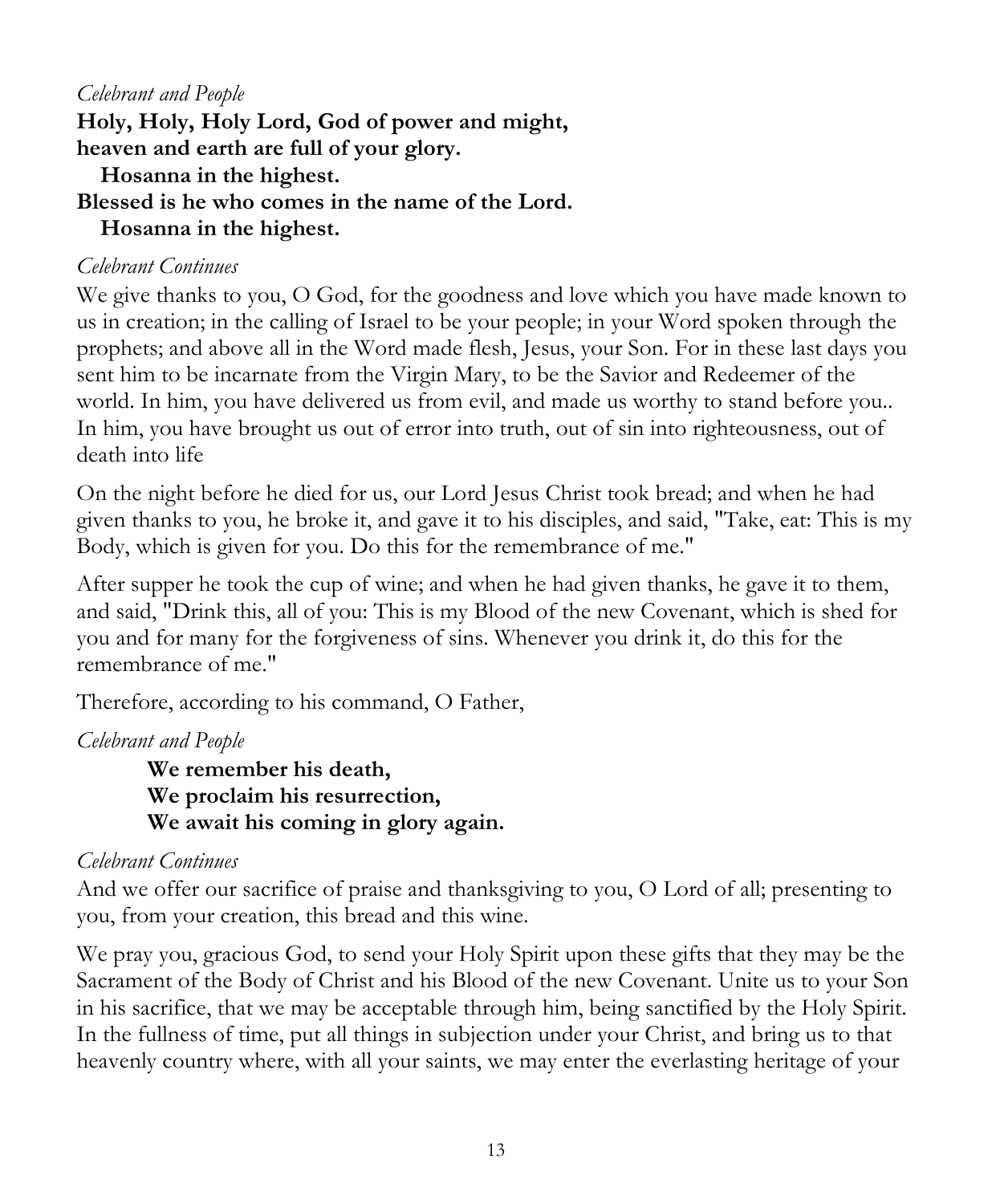sons and daughters; through Jesus Christ our Lord, the firstborn of all creation, the head of the Church, and the author of our salvation.

By him, and with him, and in him, in the unity of the Holy Spirit all honor and glory is yours, Almighty Father, now and for ever . **AMEN**.

# THE LORD'S PRAYER

Celebrant: As our Savior Christ has taught us, we now pray:

**All: Our Father in heaven, hallowed be your Name, your kingdom come, your will be done, on earth as in heaven. Give us today our daily bread. Forgive us our sins as we forgive those who sin against us. Save us from the time of trial, and deliver us from evil. For the kingdom, the power, and the glory are yours, now and for ever. Amen.** 

#### THE BREAKING OF THE BREAD

Celebrant: Alleluia! Christ our Passover is sacrificed for us;

#### **People: Therefore let us keep the feast. Alleluia!**

Celebrant: The Gifts of God for the People of God. Take them in remembrance that Christ died for you, and feed on him in your hearts by faith, with thanksgiving.

# **THE COMMUNION ANTHEM** The first song of Isaiah

#### **Sung by Angela Berg**

*Please stand as you are able* 

## **THE POST COMMUNION PRAYER**

Celebrant: Let us pray.

**All: Almighty and ever living God, we thank you for feeding us with the spiritual food of the most precious Body and Blood of your Son our Savior Jesus Christ; and for assuring us in these holy mysteries that we are living members of the Body of your Son, and heirs of your eternal kingdom. And now, Father, send us out to do the work you have given us to do, to love and serve you as faithful witnesses of Christ our Lord. To him, to you, and to the Holy Spirit, be honor and glory, now and for ever. Amen.**

THE BLESSING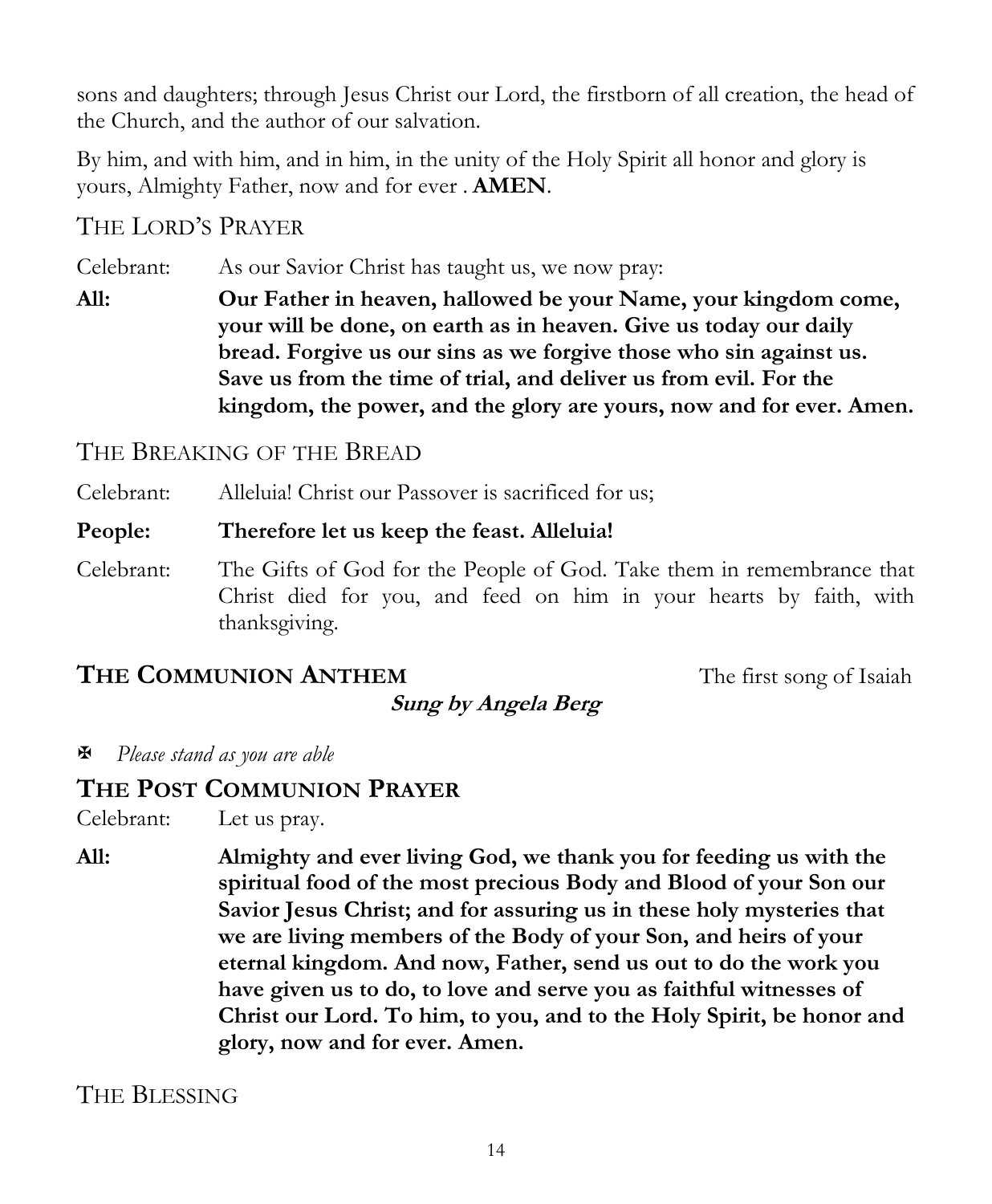

# THE DISMISSAL

Deacon: Let us go forth into the world, rejoicing in the power of the Spirit.

**People: Thanks be to God.**

#### **POSTLUDE**